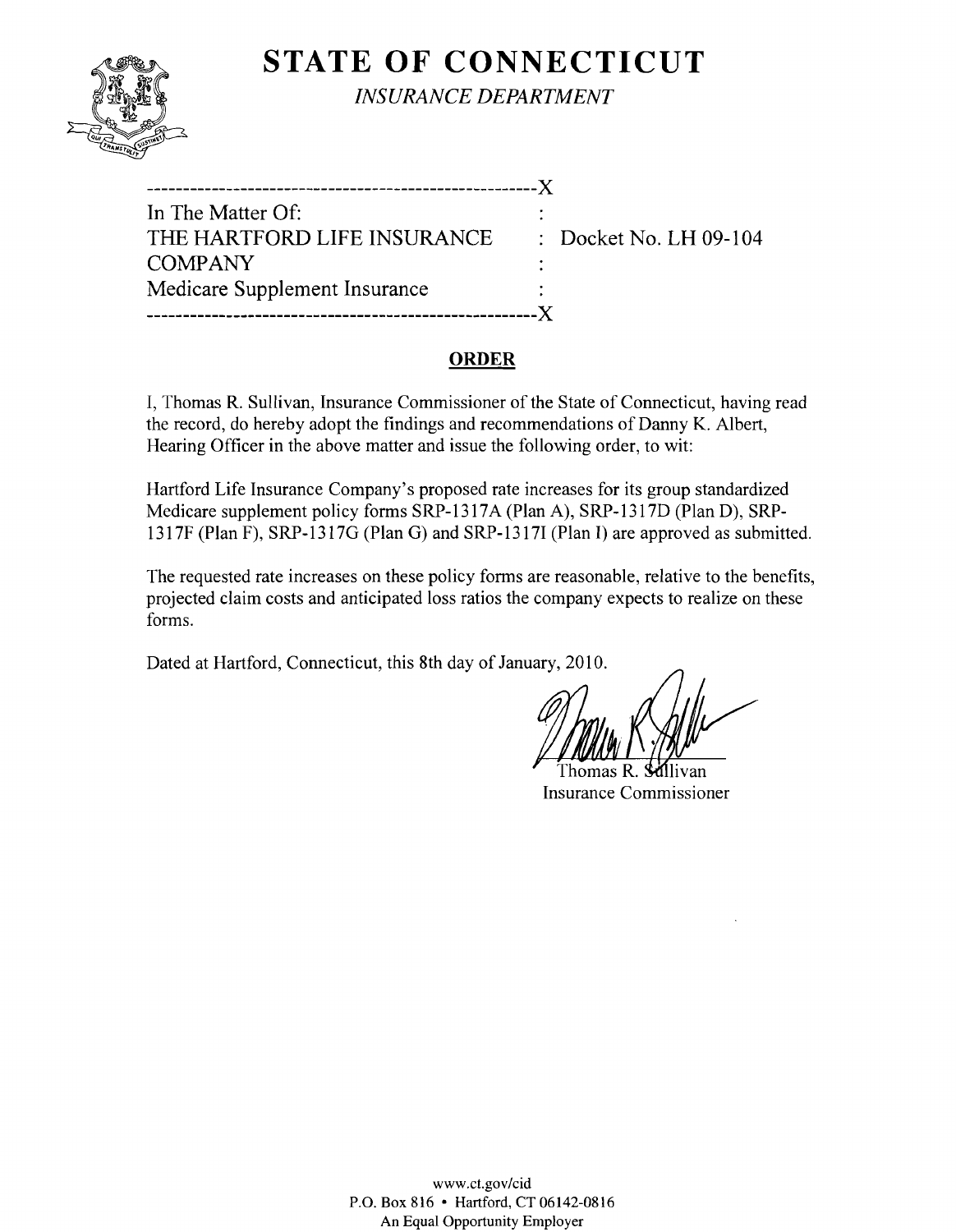# **STATE OF CONNECTICUT**



*INSURANCE DEPARTMENT* 

| In The Matter:                |  |
|-------------------------------|--|
| THE HARTFORD LIFE INSURANCE   |  |
| <b>COMPANY</b>                |  |
| Medicare Supplement Insurance |  |
|                               |  |

" ------------------------------------------------------)(

Docket No. LH 09-104

# **PROPOSED FINAL DECISION**

## I **INTRODUCTION**

The Insurance Commissioner of the State of Connecticut is empowered to review rates charged for individual and group Medicare supplement policies sold to any resident of this State who is eligible for Medicare. The source for this regulatory authority is contained in Chapter 700c and Section 38a-495a of the Connecticut General Statutes.

After due notice a hearing was held at the Insurance Department in Hartford on December 30, 2009 to consider whether or not the rate increase request submitted by The Hartford Life Insurance Company on its group standardized Medicare supplement business should be approved.

No one from the general public attended the hearing.

No company representatives from The Hartford Life Insurance Company attended the hearing.

The hearing was conducted in accordance with the requirements of Section 38a-474, Connecticut General Statutes, the Uniform Administrative Procedures Act, Chapter 54 of the Connecticut General Statutes, and the Insurance Department Rules of Practice, Section 38a-8-1 et seq. of the Regulations of Connecticut State Insurance Agencies.

A Medicare supplement (or Medigap) policy is a private health insurance policy sold on an individual or group basis which provides benefits that are additional to the benefits provided by Medicare. For many years Medicare supplement policies have been highly regulated under both state and federal law to protect the interests of persons eligible for Medicare who depend on these policies to provide additional coverage for the costs of health care.

Effective December 1, 2005, Connecticut amended its program of standardized Medicare supplement policies in accordance with Section 38a-495a of the Connecticut General Statutes, and Sections 38a-495a-1 through 38a-495a-21 of the Regulations of Connecticut Agencies. This program, which conforms to federal requirements, provides that all insurers offering Medicare supplement policies for sale in the state must offer the basic "core" package of benefits known as Plan A. Insurers may also offer anyone or more of eleven other plans (Plans B through L).

> www.ct.gov/cid P.O. Box 816 • Hartford, CT 06142-0816 An Equal Opportunity Employer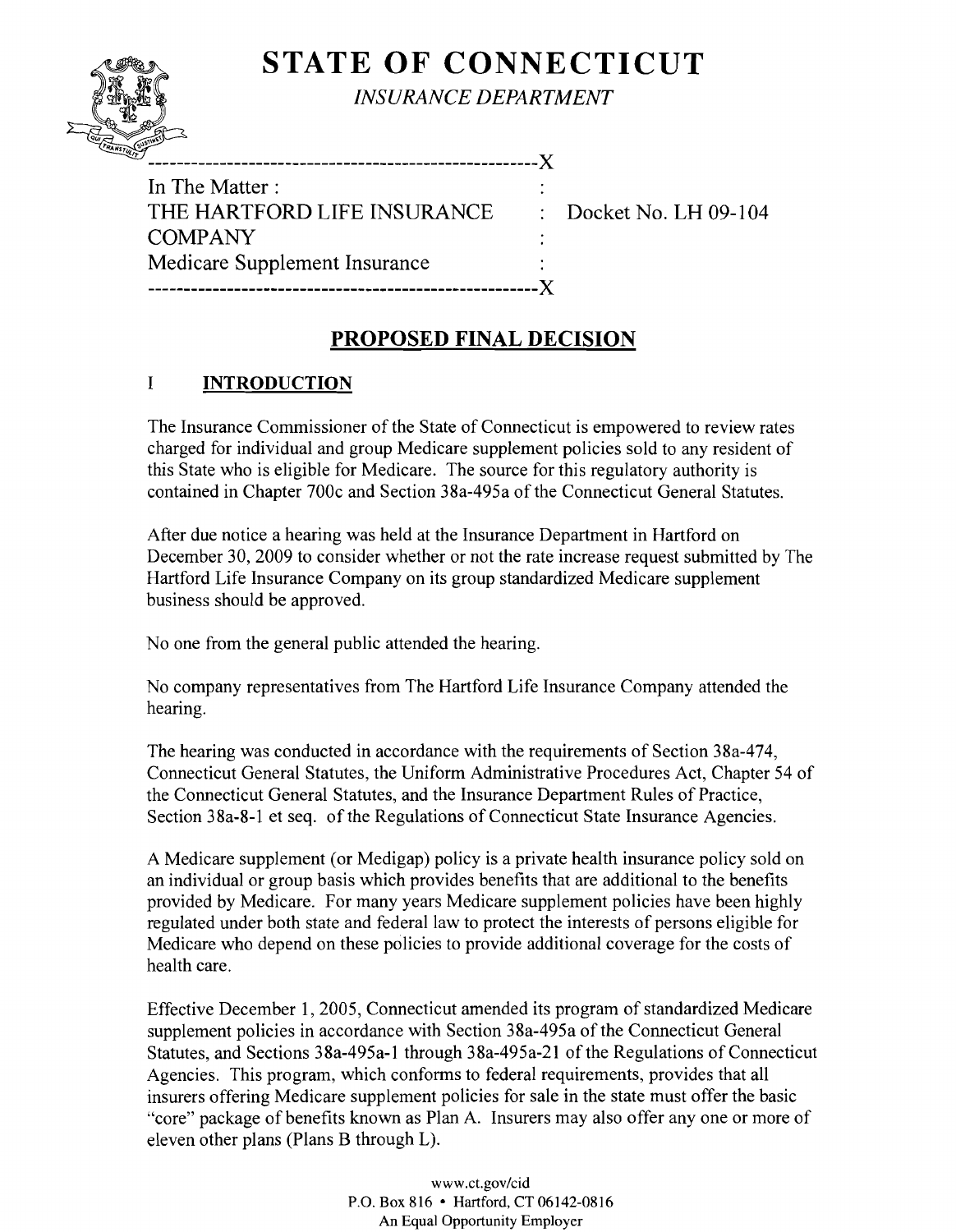Effective January 1,2006, in accordance with Section 38a-495c of the Connecticut General Statutes (as amended by Public Act 05-20) premiums for all Medicare supplement policies in the state must use community rating. Rates for Plans A through L must be computed without regard to age, gender, previous claims history or the medical condition of any person covered by a Medicare supplement policy or certificate.

The statute provides that coverage under Plan A through L may not be denied on the basis of age, gender, previous claims history or the medical condition of any covered person. Insurers may exclude benefits for losses incurred within six months from the effective date of coverage based on a pre-existing condition.

Effective October 1, 1998, carriers that offer Plan B or Plan C must make these plans as well as Plan A, available to all persons eligible for Medicare by reason of disability.

Insurers must also make the necessary arrangements to receive notice of all claims paid by Medicare for their insureds so that supplemental benefits can be computed and paid without requiring insureds to file claim forms for such benefits. This process of direct notice and automatic claims payment is commonly referred to as "piggybacking" or "crossover".

Sections 38a-495 and 38a-522 of the Connecticut General Statutes, and Section 38a-495a-l0 of the Regulations of Connecticut Agencies, state that individual and group Medicare supplement policies must have anticipated loss ratios of 65 % and 75%, respectively. Under Sections 38a-495-7 and 38a-495a-l0 of the Regulations of Connecticut Agencies, filings for rate increases must demonstrate that actual and expected losses in relation to premiums meet these standards and anticipated loss ratios for the entire future period for which the requested premiums are calculated to provide coverage must be expected to equal or exceed the appropriate loss ratio standard.

#### II. **FINDING OF FACT**

After reviewing the exhibits entered into the record of this proceeding, and utilizing the experience, technical competence and specialized knowledge of the Insurance Department, the undersigned makes the following findings of fact:

1. Hartford Life Insurance Company has requested the approval of the following rate increases for its group standardized Medicare supplement policy forms:

|        | Rate     | Connecticut |
|--------|----------|-------------|
| Form   | Increase | In-Force    |
| Plan A | 8.0%     |             |
| Plan D | 8.0%     |             |
| Plan F | 8.0%     |             |
| Plan G | $8.0\%$  |             |
| Plan I | $8.0\%$  |             |

These increases would go into effect as soon after approval as possible.